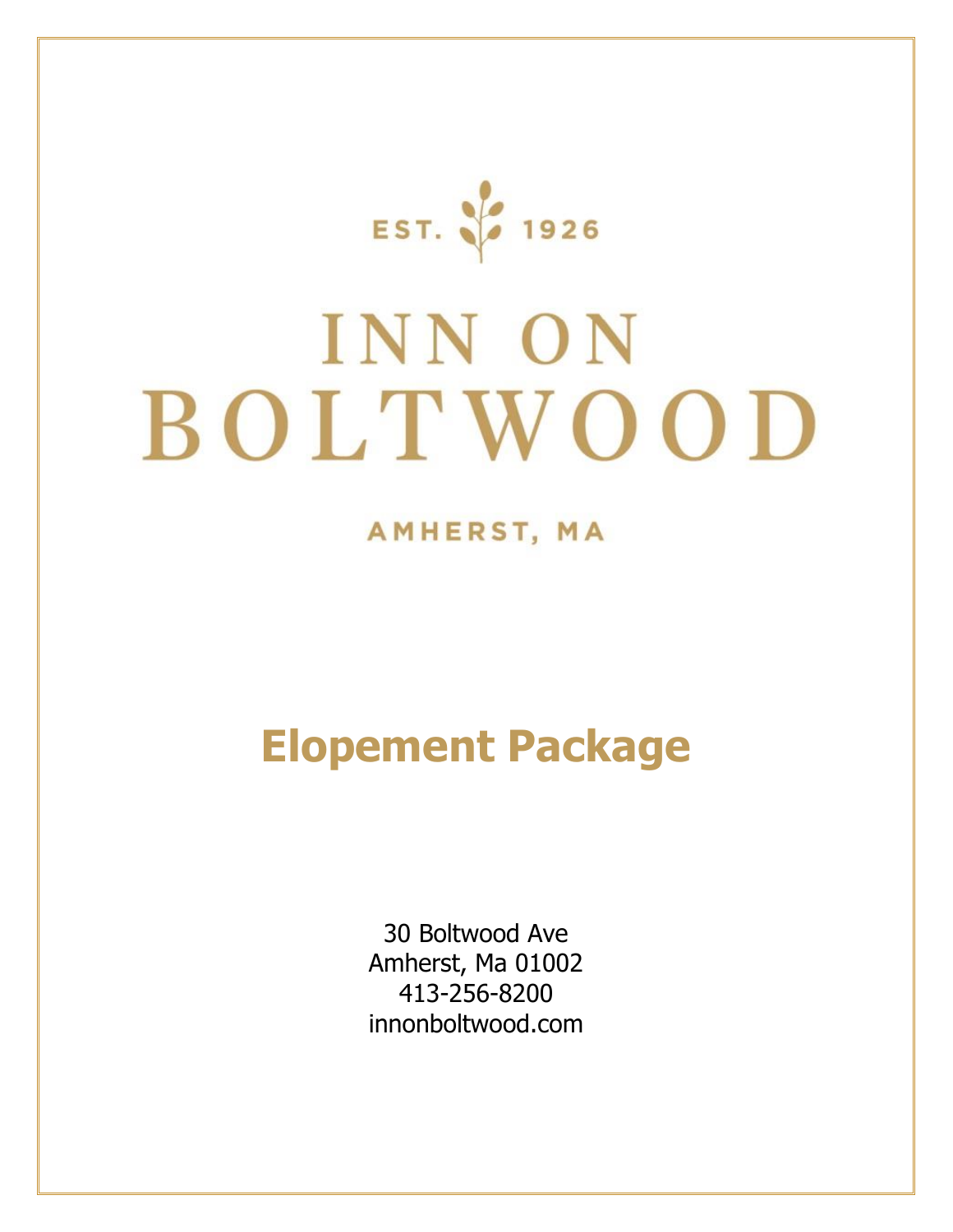

## **To make your day a truly memorable experience, we include the following in all packages:**

Intimate ceremony space

Bouquet of seasonal flowers, boutonniere, and fresh floral centerpieces

Celebration champagne toast to the newlywed couple

Custom wedding cake

Charcuterie and vegetable board for social hour

Four course farm to table dinner; gluten free, vegan, and vegetarian options available

Customizable menu planning

Two hours of premium cocktail service, during cocktail hour and through dinner

Wine service with dinner

Complimentary overnight room for the newlywed couple on their wedding night

Champagne and Chef's choice of sweets delivered to your bridal suite

Venue coordinator

Banquet captain and wait staff for day of

One bartender

Tables, chairs, glassware, silverware, china

White or ivory linen tablecloths

Selection of 20 linen napkin colors

Votive candles

Preferred vendor list

Unlimited access to the grounds, providing unique photo opportunities throughout all seasons

**\*Minimum of 10 guests required. Maximum of 30 guests\***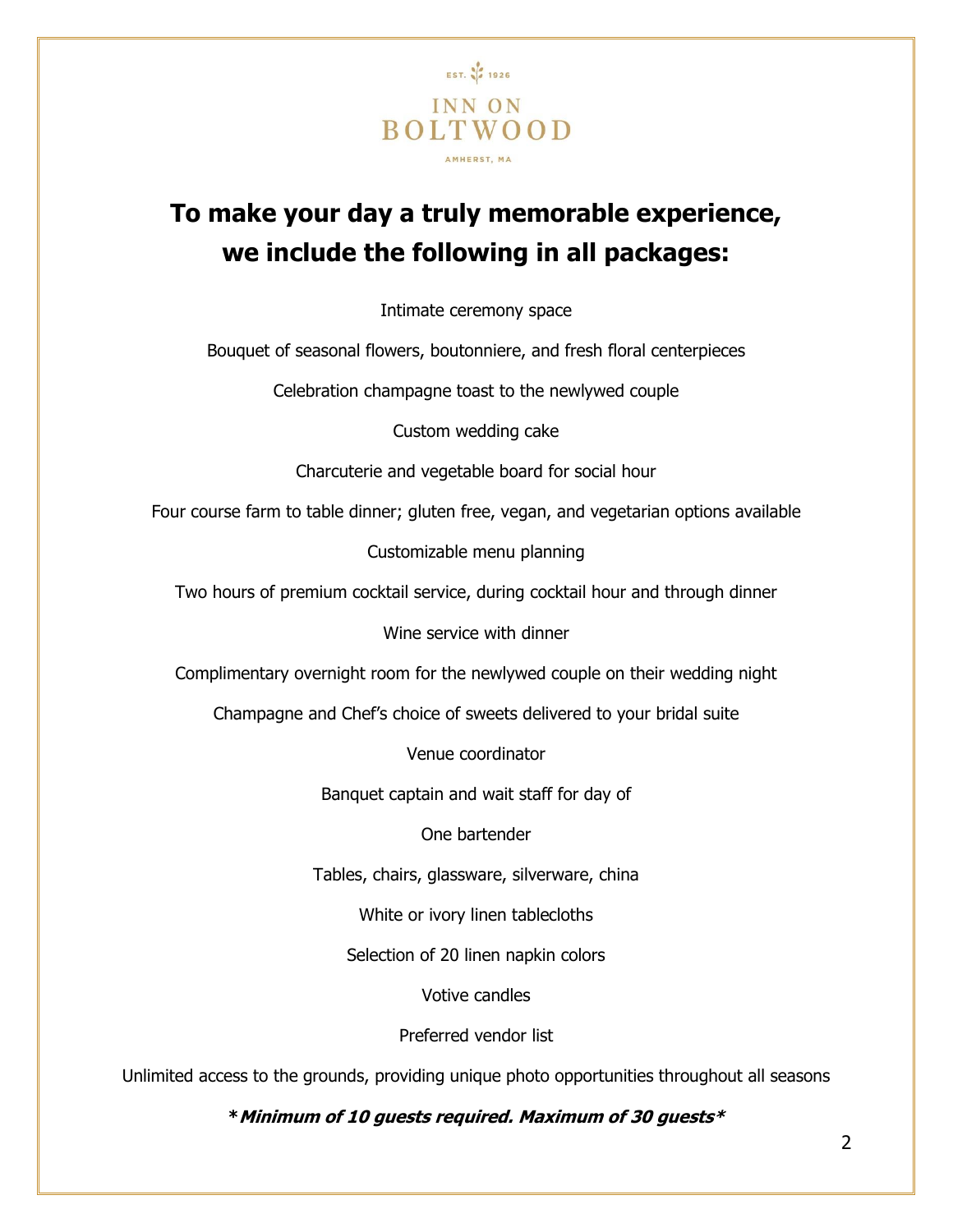## **Elopement Package**

### **Social hour to include:**

#### **hosted premium open bar**

#### **charcuterie display**

assortment of cured meats and artisan cheeses seasonally inspired pickled, marinated, & roasted vegetables served with artisan breads and gourmet crackers

#### **vegetable crudités**

baby carrots, celery, cucumber, cauliflower, cherry tomatoes, broccoli, radishes, red & green peppers, house made hummus & ranch dips

**final counts must be provided 5 business days prior to scheduled event**

All prices, fees, and room rentals, unless otherwise noted, are subject to a 17% taxable service charge and a 5% taxable administrative fee. The 5% administrative fee does not represent a tip or service charge for wait staff employees, service employees, or service bartenders. All prices, fees, service charges and room rentals are subject to 7% state sales tax. Prices are subject to change without notice. Menus are fully customizable.

Menu items are subject to seasonality & market availability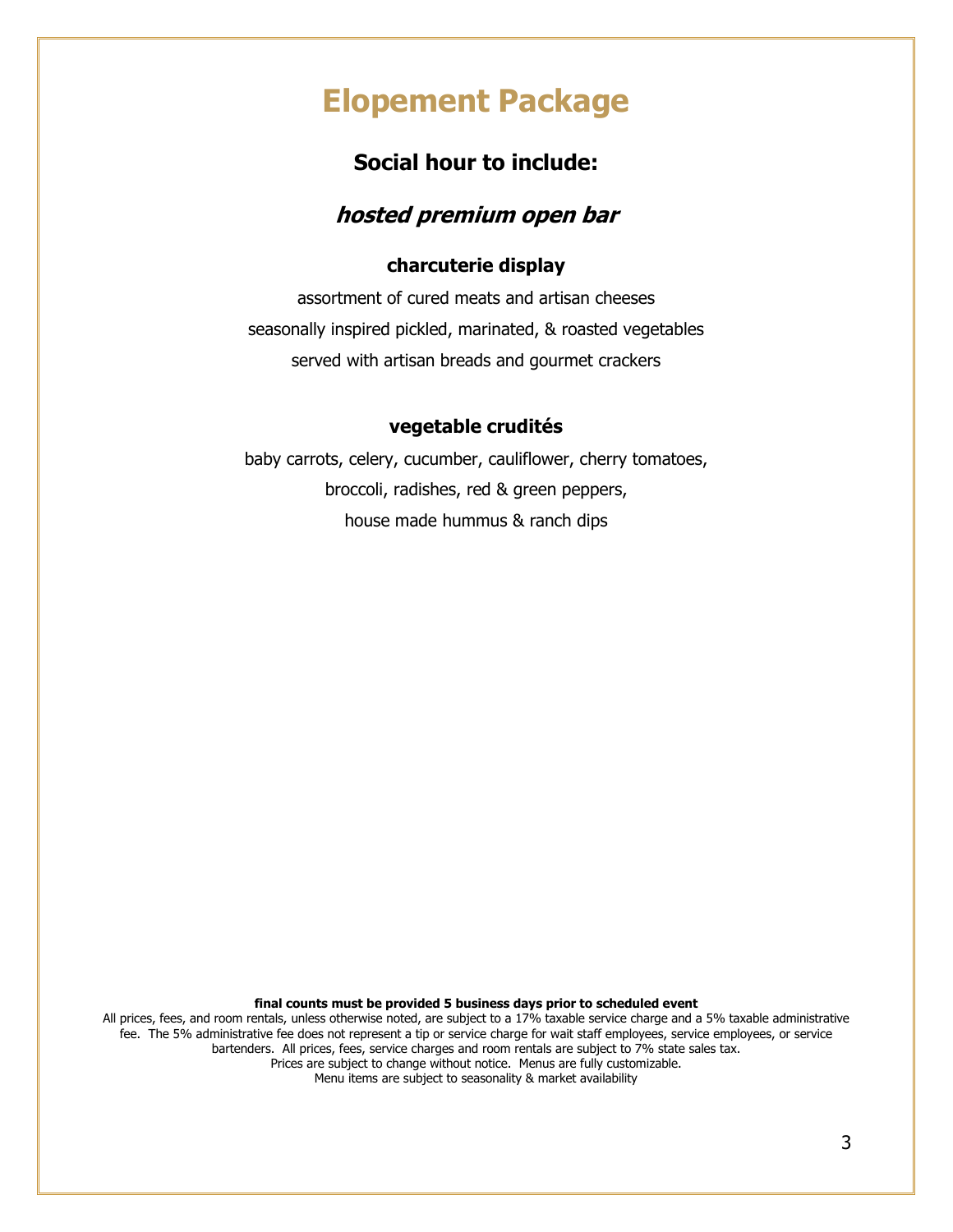#### **ELOPEMENT PACKAGE FOUR-COURSE PLATED DINNER**

all plated dinners are served with house made focaccia

#### **first course**

choose one

classic lobster bisque, tarragon crème frâiche ♦ truffled potato & leek soup, crispy shallots charred cauliflower soup, duck confit, roasted pear ♦ gulf shrimp risotto, crispy tempura prawn warm asparagus, prosciutto & hollandaise ♦ butternut squash ravioli, baby leeks & parmesan grilled marinated half quail, creamy polenta, wild mushrooms country duck pate, grilled bread, whole grain mustard, pickled baby carrots

#### **second course** choose one

arugula, radicchio & endive salad, blue cheese, candied walnuts, lemon vinaigrette artisanal lettuces, roasted pear, marcona almonds, cranberry, goat cheese, sherry vinaigrette grilled romaine hearts, classic caesar dressing, white anchovy, parmesan tuile field greens, cucumber, cherry tomatoes, pickled shallots, sherry vinaigrette

#### **third course**

choose three entrees for your guests to select from

pan roasted salmon, toasted orzo, cipollini onions, ginger tomato jam miso glazed cod, long grain wild rice, bok choy, scallions, shiitake mushrooms seared ahi tuna, black olives, dijon vinaigrette, long grain wild rice, sautéed green beans grilled rib eye steak, potato purée, tuscan kale, roasted garlic orecchiette & rock shrimp, roasted tomatoes, peas, basil, pecorino-romano roasted chicken breast, whole grain mustard beurre blanc, cauliflower risotto, green beans smoked chicken & 6 oz. filet mignon, marbled potatoes, haricot verts, roasted shallot jus braised short ribs, roasted fingerling potatoes, glazed baby carrots, chimichurri pork loin, bacon-apple compote, potato gratin, collard greens

#### **fourth course**

Your wedding cake from our preferred vendor regular & decaffeinated coffee and tea service

**final counts must be provided 5 business days prior to scheduled event** All prices, fees, and room rentals, unless otherwise noted, are subject to a 17% taxable service charge and a 5% taxable administrative fee. The 5% administrative fee does not represent a tip or service charge for wait staff employees, service employees, or service bartenders. All prices, fees, service charges and room rentals are subject to 7% state sales tax. Prices are subject to change without notice. Menus are fully customizable. Menu items are subject to seasonality & market availability.



4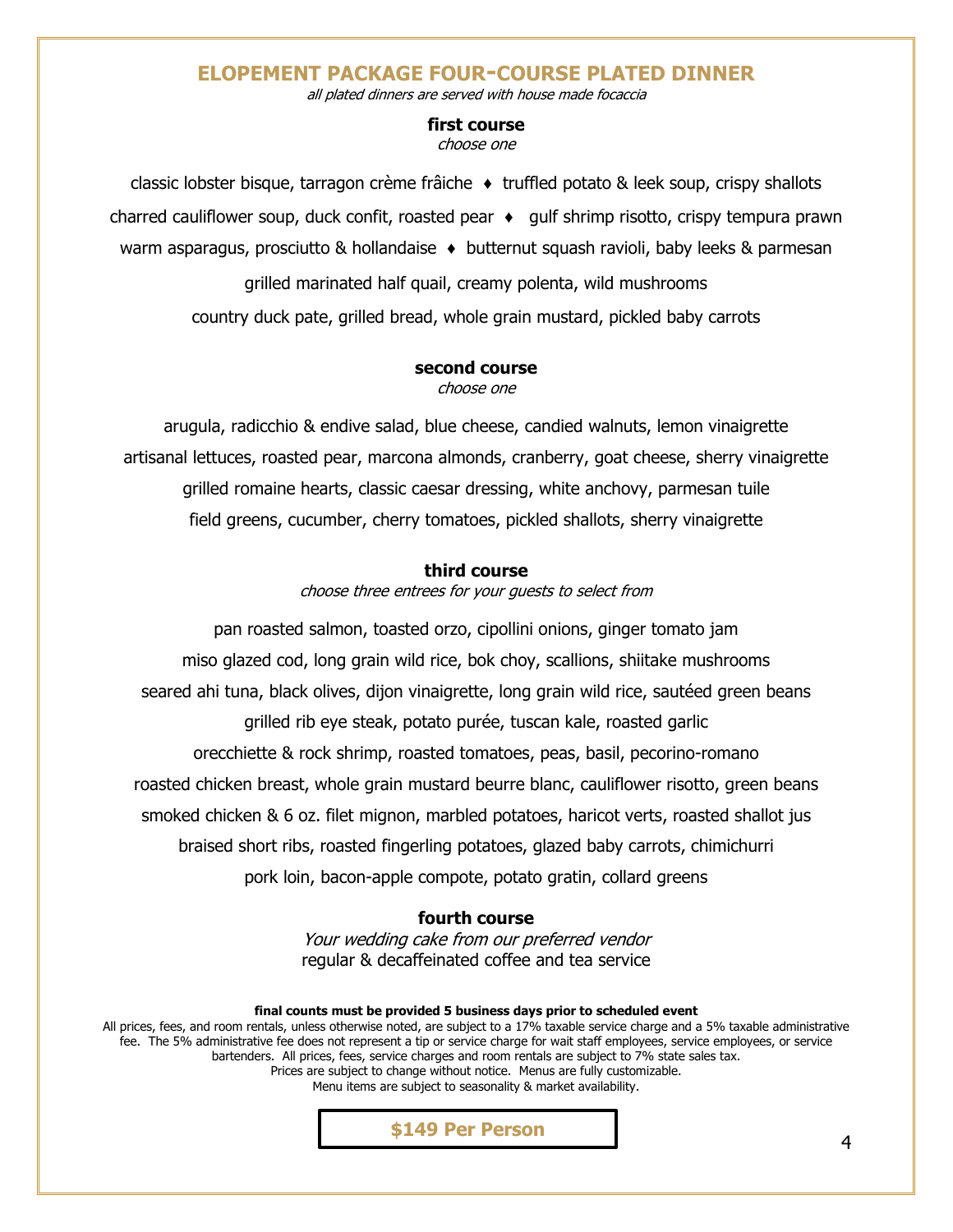## **vegan, vegetarian, & gluten free options**

please contact your sales manager with any specific dietary requests you may have.

V: vegan GF: gluten free VEG: vegetarian

**soups**

miso carrot ginger (GF/V) roast vegetable bisque (GF/V) white bean & tuscan kale (GF/V) creamy cauliflower (GF) tomato-coriander (GF/V)

#### **entrées**

fennel, mushroom, barley risotto (VEG - can be made vegan upon request)

moroccan couscous, currants, almonds, seasonal vegetables (V)

orecchiette pasta, roasted tomatoes, peas, basil, parmesan (VEG, can be made vegan upon request)

stuffed roasted pepper, quinoa, mushrooms, kale, arugula pistou (V/GF)

butternut squash ravioli, baby leeks, parmesan (VEG)

white cheddar cavatappi and cheese with mustard graham cracker crust (VEG)

grilled seitan with black bean and corn salsa (V)

sweet potato noodles with sundried tomato fuaxmaggio sauce (V, GF)

butternut squash au poivre with coconut milk peppercorn sauce (V, GF)

**final counts must be provided 5 business days prior to scheduled event**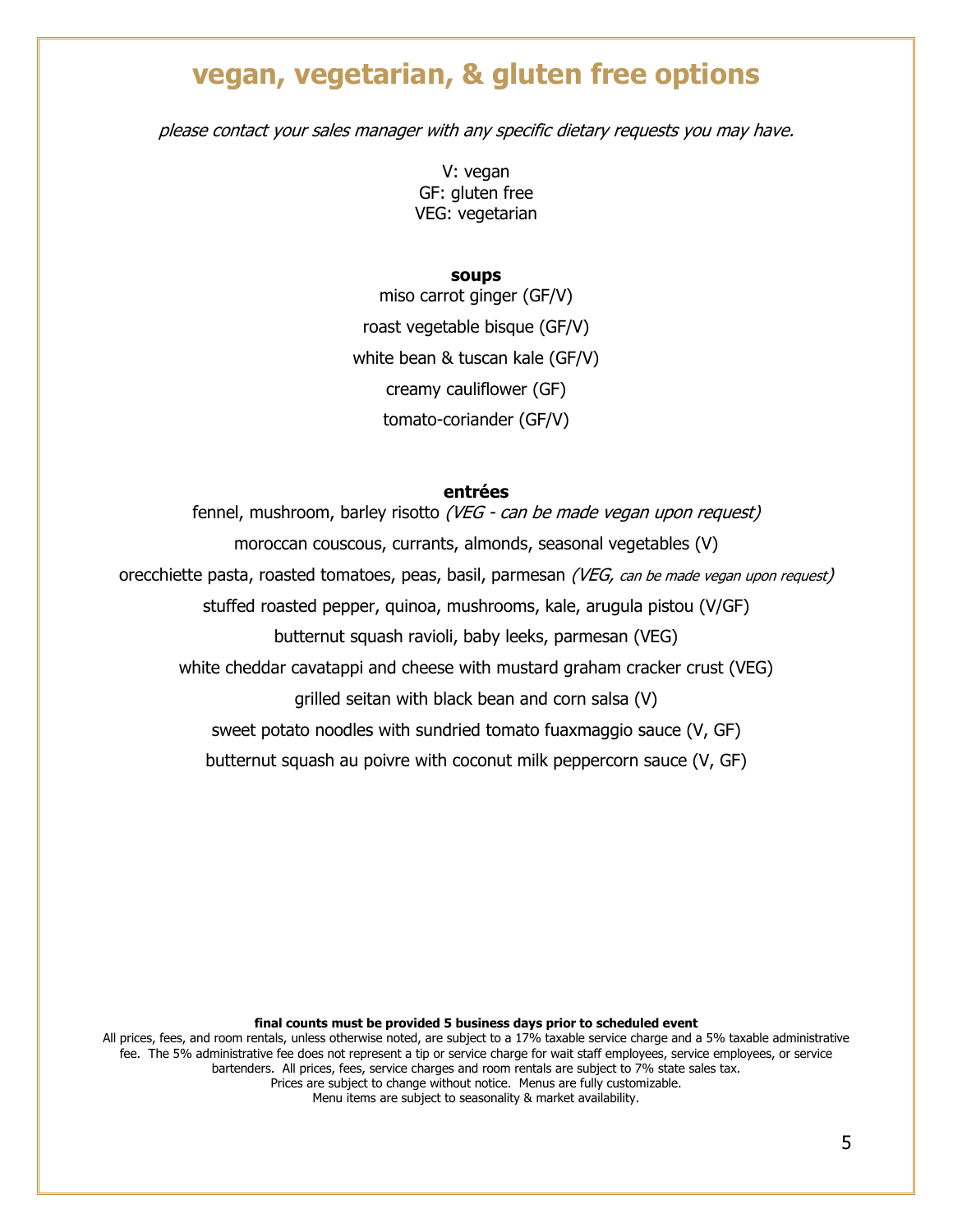## **chef's spring seasonal menu**

the following menus are designed by our executive chef to best enhance your menu with the best local, seasonal ingredients. you can substitute any of the following dishes to your selected menu.

**soup**

english pea soup, parmesan tuile, pickled ramps

chilled local asparagus soup, crispy prosciutto

#### **salad**

watercress, local radish, sugar snap peas, cucumbers, ramps, sherry vinaigrette local spinach, blue cheese, house bacon, spring onion, lemon, olive oil

#### **entrées**

atlantic flounder, fava beans, tuscan kale, purple potato, lemon beurre blanc beef tenderloin, roasted spring onion, grilled local asparagus, baby carrots, ramp vinaigrette

#### **vegetable accompaniment**

roasted asparagus spears

haricot verts

english peas

swiss chard

#### **starch accompaniments**

asparagus & mushroom risotto wild rice pilaf, baby kale, slivered almonds

#### **dessert**

yogurt mousse, rhubarb compote, almond crumble spring dug parsnip cake, five spice cream cheese, toffee

#### **final counts must be provided 5 business days prior to scheduled event**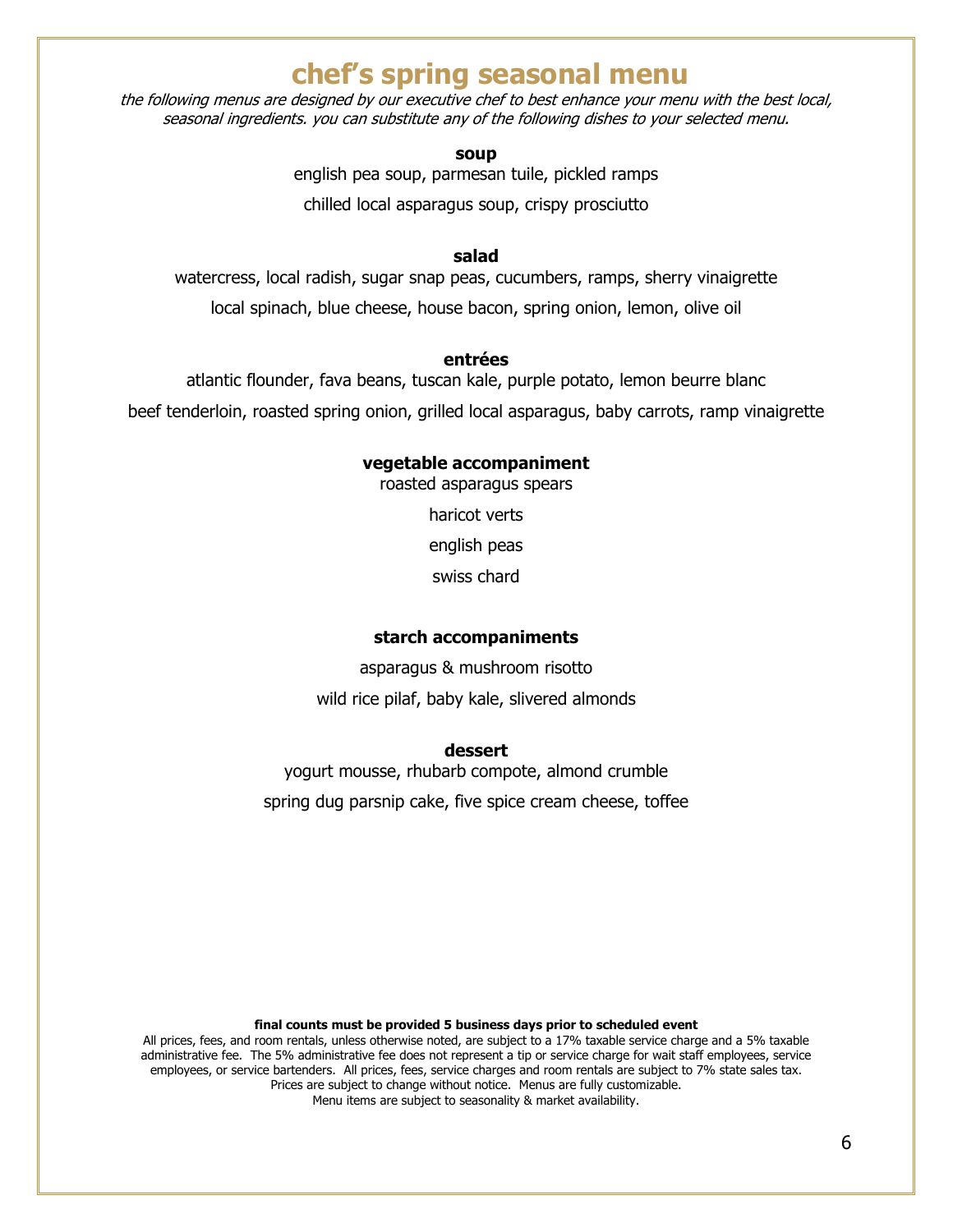#### **chef's summer seasonal menu**

the following menus are designed by our executive chef to best enhance your menu with the best local, seasonal ingredients. you can substitute any of the following dishes to your selected menu.

#### **soup**

cucumber lemon verbena gazpacho, poblano pepper, crème frâiche

sweet corn, crispy shallots, aleppo pepper

#### **salad**

local arugula, heirloom cherry tomato, vidalia onion, purple basil, extra virgin olive oil roasted corn, local greens, bell pepper, squash blossom, cilantro vinaigrette, red chili

#### **entrées**

misty knoll chicken breast, yellow wax beans, summer squash, wild rice

miso glazed salmon, bok choy, poblano pepper, red quinoa

#### **vegetable accompaniment**

summer squash

ratatouille

roasted corn succotash

#### eggplant & red pepper tart

#### **starch accompaniments**

roasted corn risotto with charred poblano peppers butter & parsley braised new potatoes

#### **dessert**

peach gallette, whipped cream, balsamic milk chocolate pot de crème, strawberries, cacao nibs shortbread

#### **final counts must be provided 5 business days prior to scheduled event**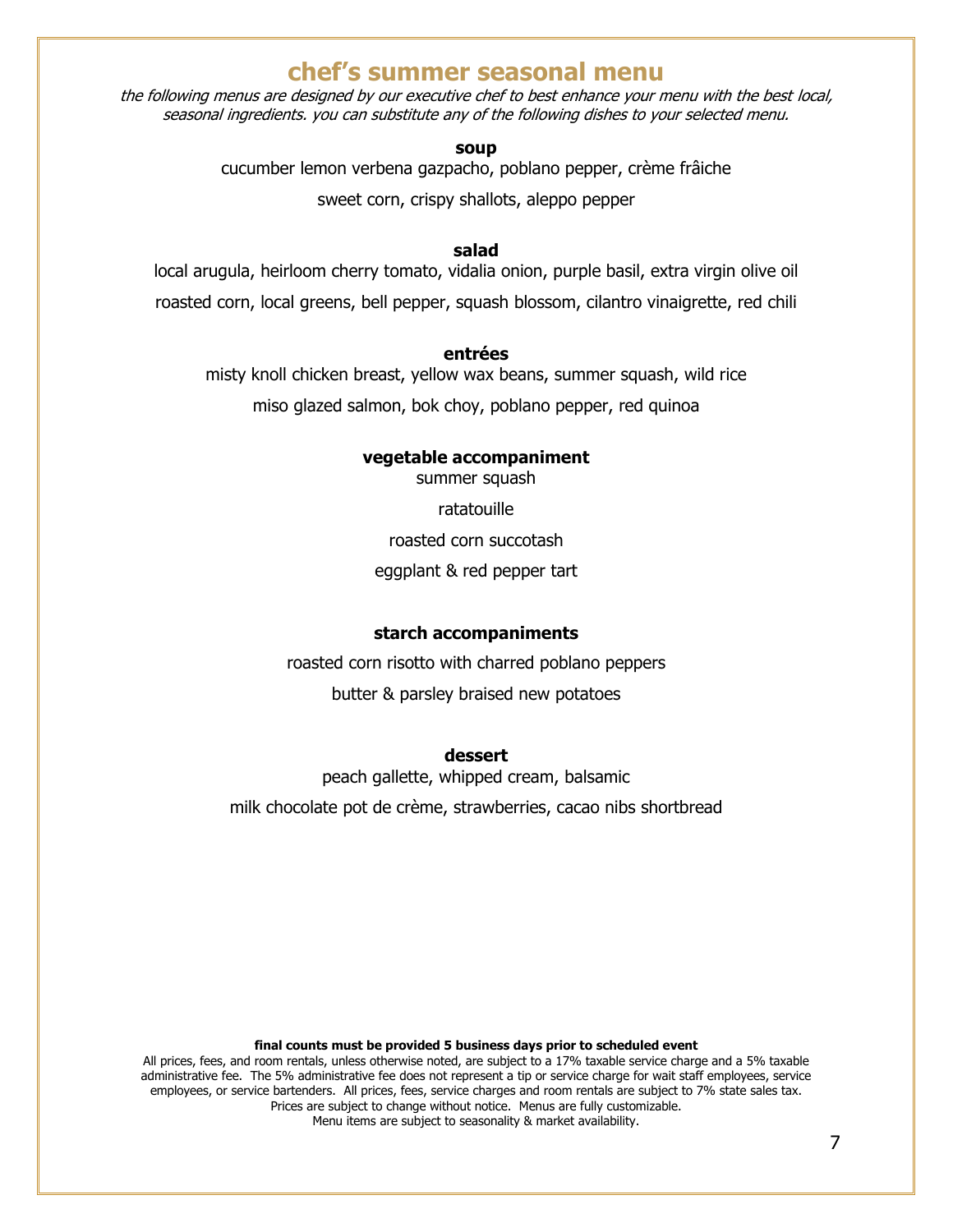## **chef's fall seasonal menu**

the following menus are designed by our executive chef to best enhance your menu with the best local, seasonal ingredients. you can substitute any of the following dishes to your selected menu.

#### **soup**

apple rutabaga, fried sage

leek & potato, bacon, crispy shoestring potato

#### **salad**

roasted cauliflower salad, chestnuts, fingerling potato, kale, pickled pear, buttermilk dressing artisanal greens, apple, pomegranate, goat cheese, pumpkin seeds, sherry vinaigrette

#### **entrées**

rib eye, butter braised fingerling potato, swiss chard, hedgehog mushrooms pork loin, butternut squash, roasted parsnip, brussels sprouts, bacon, creamy polenta

#### **vegetable accompaniment**

maple glazed carrots

butternut squash

broccolini

brussels sprouts

cauliflower

#### **starch accompaniments**

roasted root vegetables such as beets, celery root, parsnips, turnips, red bliss potatoes, rutabaga

sweet potato puree with brown sugar, allspice, clove, maple

**dessert**

caramel poached pear, cranberry brittle, hazelnuts chocolate beet cake, citrus compote, chocolate ganache

**final counts must be provided 5 business days prior to scheduled event**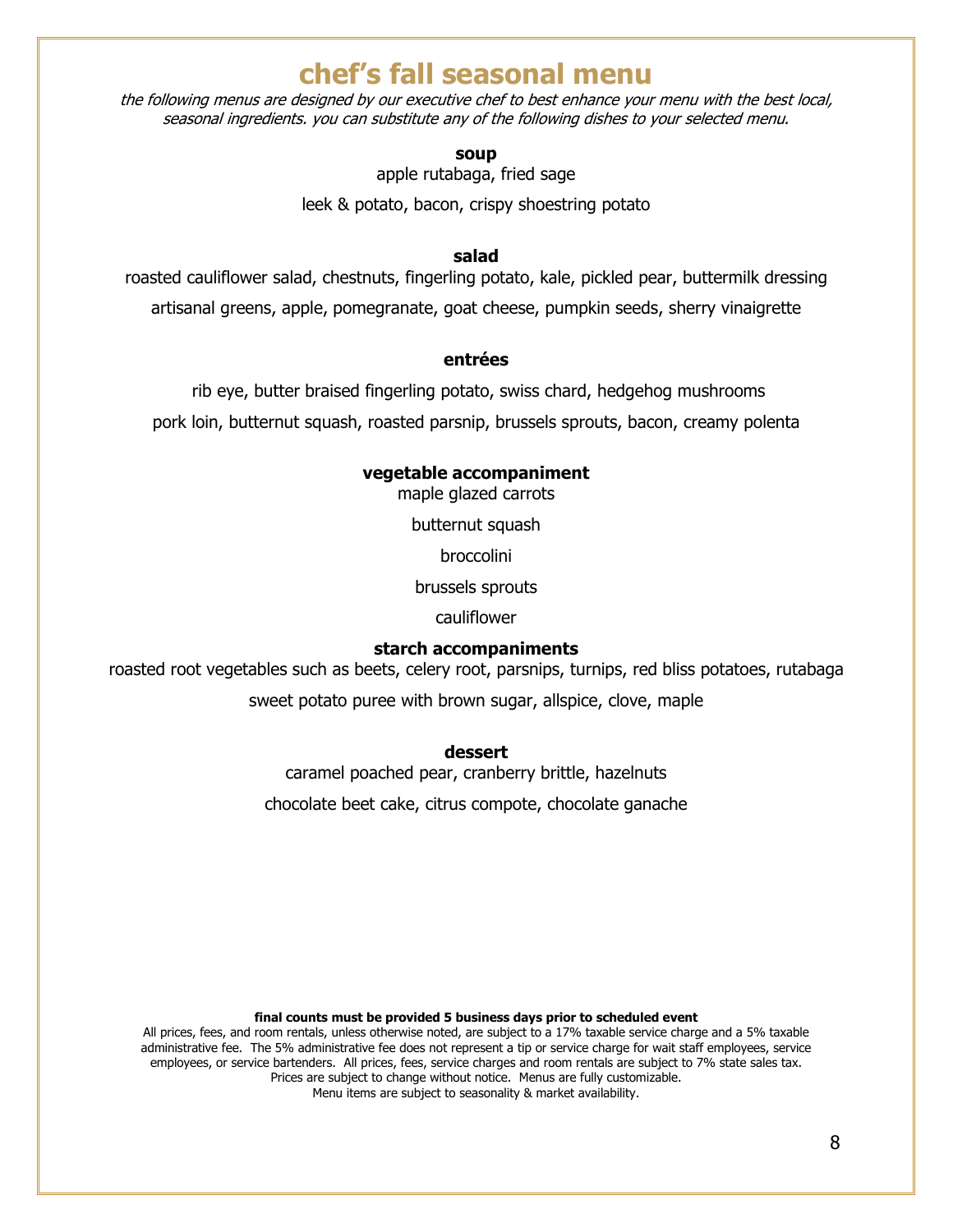## **chef's winter seasonal menu**

the following menus are designed by our executive chef to best enhance your menu with the best local, seasonal ingredients. you can substitute any of the following dishes to your selected menu.

> **soup** celery root, pumpkin seed, mâchè chicken & wild rice, fennel, kale

#### **salad**

roasted fennel & kale, italian farro, orange segments, tarragon slow cooked beet, goat cheese, marcona almonds, grapefruit vinaigrette

#### **entrées**

leg of lamb, couscous, brussel sprouts, salsify, caramelized cauliflower rock shrimp & lobster risotto, meyer lemon

#### **vegetable accompaniments**

whipped sweet potatoes brussel sprouts turnips & kale garlic roasted broccoli

#### **starch accompaniments**

garlic & parmesan mashed potatoes herb roasted fingerlings

#### **dessert**

dark chocolate tart, graham cracker crust, marshmallow, caramel meyer lemon cake, passion fruit glaze, white chocolate whipped cream

**final counts must be provided 5 business days prior to scheduled event**

All prices, fees, and room rentals, unless otherwise noted, are subject to a 17% taxable service charge and a 5% taxable administrative fee. The 5% administrative fee does not represent a tip or service charge for wait staff employees, service employees, or service bartenders. All prices, fees, service charges and room rentals are subject to 7% state sales tax. Prices are subject to change without notice. Menus are fully customizable. Menu items are subject to seasonality & market availability.

9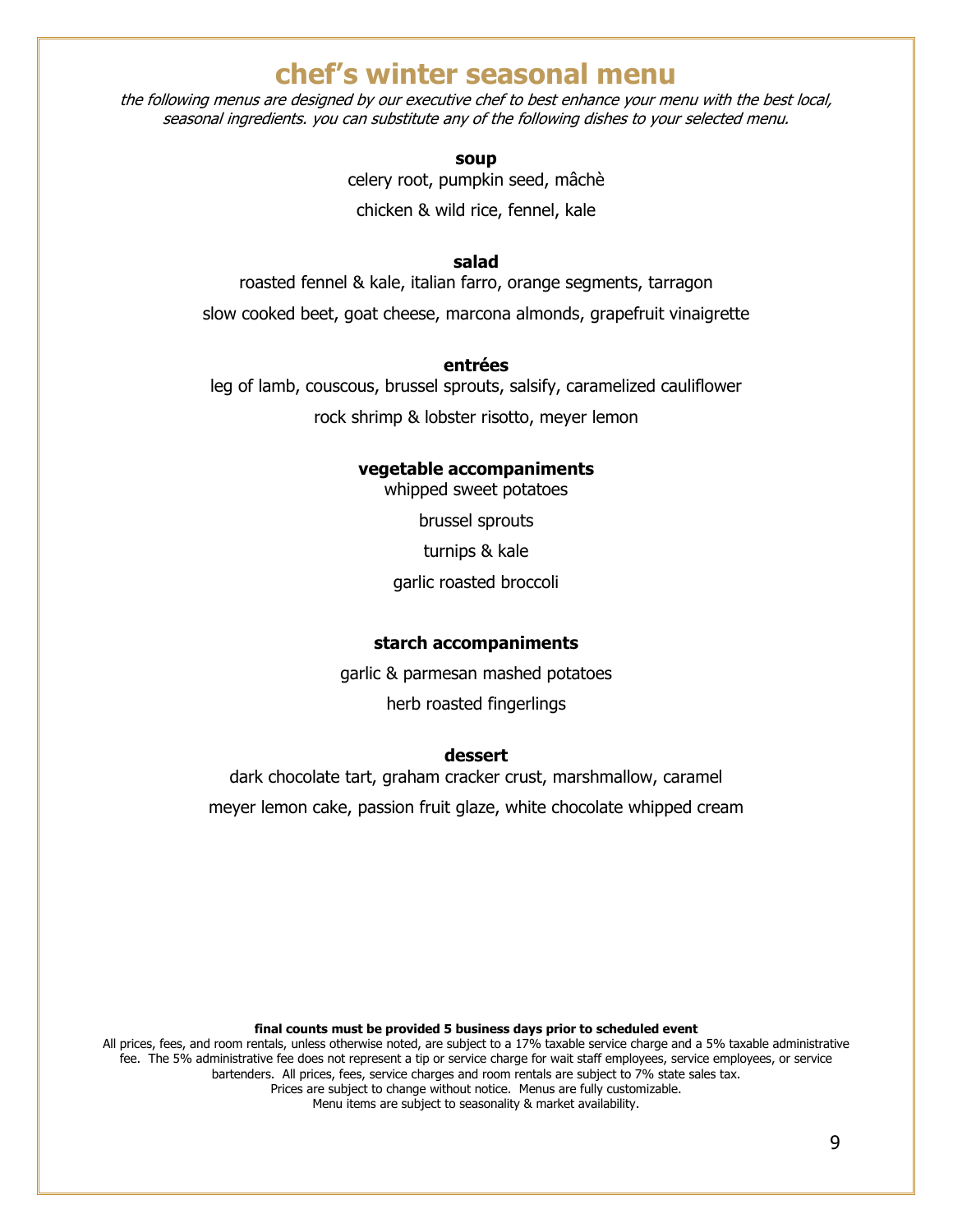**Room and Ceremony Set Up:** Elopement package fees include tables, gold banquet chairs, china, glassware, silverware, votives, and linen. You have the choice of white or ivory linen tablecloths and we offer over 20 color linen napkin options to choose from. Room rental fees do not include the use of any audio visual equipment for your reception.

**Administrative Fees & Taxes:** All prices, fees, and room rentals, unless otherwise noted, are subject to a 17% taxable service charge and a 5% taxable administrative fee. The 5% administrative fee does not represent tip or service charge for wait staff employees, service employees, or service bartenders. All charges are subject to a 7% state sales tax.

**Deposits and Final Payment:** All social events at the Inn, upon confirmation, will be required to pay a deposit of 25% of your estimated amount upon booking. All deposits need to be in the form of check or cash. Credit cards can NOT be used for deposits or for the final payment. All advance deposits are nonrefundable. Deposits will be applied toward your final balance, which is required five business days prior to your scheduled event date. All final payments must be in the form of bank check or cash, with a credit card on file for any unplanned incidentals you purchase the day of.

**Menu Pricing:** Menus are subject to seasonality and market availability. Prices are subject to change without notice. Menus are fully customizable. To ensure availability of specific food items, we ask that final menus be selected with your catering manager at least one month prior to your function date. The Inn on Boltwood reserves the right to increase pricing of specific menu items, based on the market value at the time of purchase if needed.

**Wedding Cake Vendors:** The Inn on Boltwood's preferred wedding cake vendors are Atkins Farms Bakery in Amherst, MA, and Greggory's in Hadley, MA. Your wedding cake package includes: delivery to the Inn on Boltwood, buttercream icing, and a selection of at least eight cake flavors and five fillings to choose from. Please set up an appointment with our preferred vendor prior to your wedding date to detail your wedding cake. When you meet with your cake decorator they will assist you in the pricing of rolled fondant wedding cakes, basket weaves, pearls, fresh flowers and/or cake topper if you are interested. Cake samples are available by appointment only.

**Bartender Fee:** All elopement packages include one bartender. Should you request additional bartenders beyond the one provided, a \$75 per bartender fee applies

**Guarantees:** To help us make your event a truly memorable experience, we ask your cooperation in confirming all your details and menu choices, 30 days prior to your event. Your expected guarantee is due 5 business days prior to your scheduled event by noon. This number is your guarantee and may not be lowered. Final charges will be based on your guarantee or the actual attendance, whichever is greater.

**Display/Decorations:** We politely ask that there be no confetti, rice, bird seed, or any similar materials thrown at the Inn. The Inn asks that nothing be affixed to walls, doors, light fixtures, ceilings or any furniture within any of the function spaces or tent, without prior approval. The Inn on Boltwood reserves the right to bill for any repairs made resulting from damage incurred during your event.

**Alcoholic Beverage Policy:** The Inn on Boltwood, as a licensee, is responsible for the administration of the sale and service of all alcoholic beverages in accordance with Massachusetts Alcoholic Beverage Control's policies, procedures and statues. The Inn will strictly enforce all Massachusetts beverage laws. The management of the Inn on Boltwood and its beverage employees reserve the right to refuse service of alcohol to any guest who appears or exhibits characteristics of being intoxicated. In addition, any